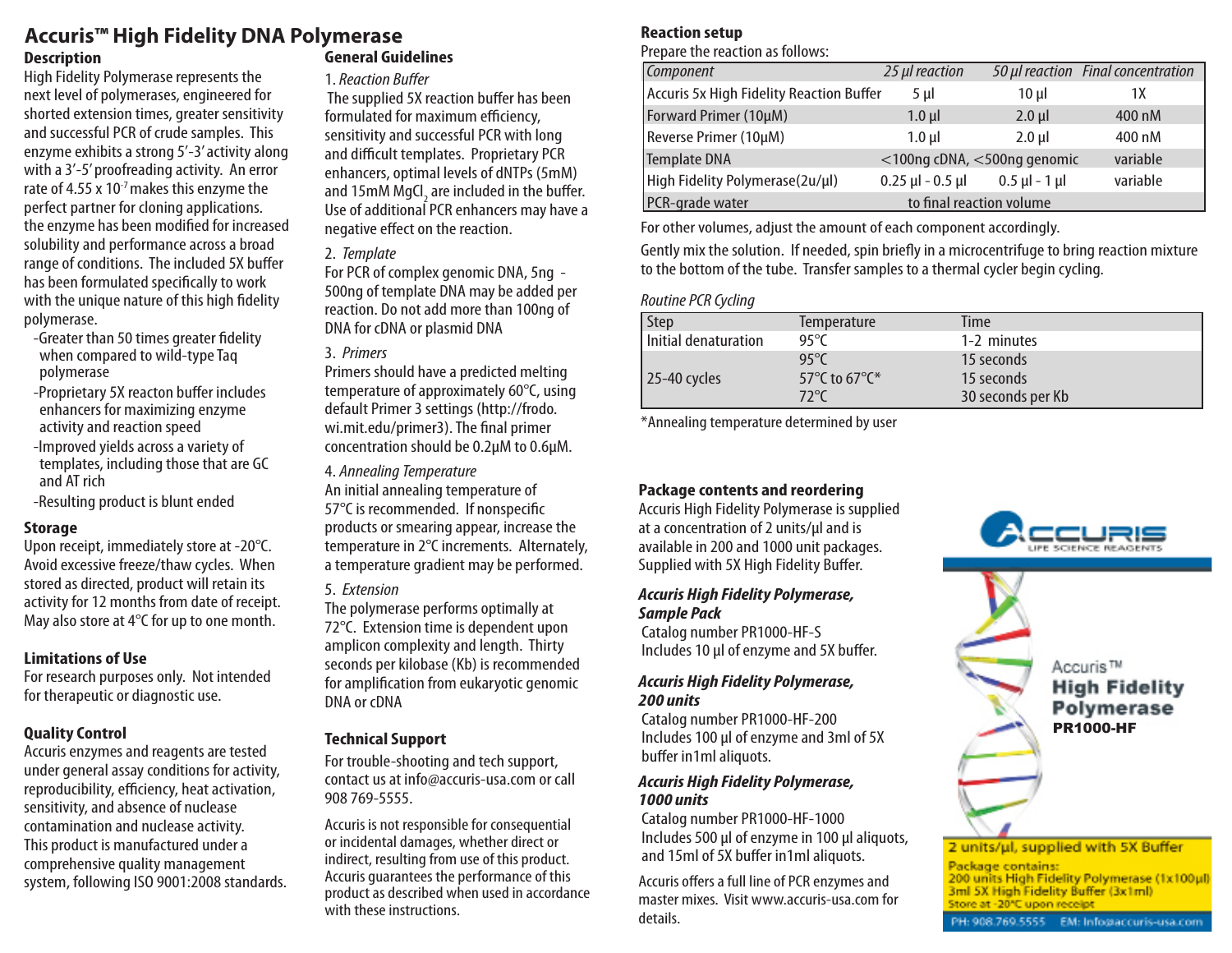# **Accuris™ High Fidelity Master Mix**

#### **Description**

Accuris High Fidelity Master Mix is a fast, ultra-high fidelity PCR master-mix ideally suited to a wide range of DNA templates including the most challenging and complex DNA targets. The Master Mix is a ready-to-use 2X formulation which provides excellent sensitivity in low-copy number assays with 100X higher fidelity than Taq polymerase. The 2X master-mix is comprised of a modified derivative of pfu DNA Polymerase, and proprietary additives for trouble-free PCR reaction assembly and performance. Accuris High Fidelity Master Mix produces DNA fragments up to 10 Kb with blunt ends.

- -Optimized 2x Ultra High-Fidelity PCR Mix provides highly-sensitive PCR in a wide range of applications with 100x higher fidelity than Taq Polymerase.
- -Provides excellent specificity in low-copy number assays and long PCR up to 10Kb with exceptional sequence accuracy. -Resulting product is blunt ended

#### **Storage**

Upon receipt, immediately store at -20°C. Avoid excessive freeze/thaw cycles. When stored as directed, product will retain its activity for 12 months from date of receipt. May also store at 4°C for up to one month.

#### **Limitations of Use**

For research purposes only. Not intended for therapeutic or diagnostic use.

# **Quality Control**

Accuris enzymes and reagents are tested under general assay conditions for activity, reproducibility, efficiency, heat activation, sensitivity, and absence of nuclease contamination and nuclease activity. This product is manufactured under a comprehensive quality management system, following ISO 9001:2008 standards.

# **General Guidelines**

# 1. *Reaction Buffer*

The 2X Mix is comprised of a highly sensitive, proof-reading DNA polymerase, 2 mM dNTPs, 6 mM MgCl2, and PCR additives for maximum efficiency, sensitivity and success with difficult amplicons. We do not suggest the use of additional PCR enhancers.

# 2. *Template*

For PCR of complex genomic DNA, 5ng - 500ng of template DNA may be added per reaction. Do not add more than 100ng of DNA for cDNA or plasmid DNA

# 3. *Primers*

Primers should have a predicted melting temperature of approximately 60°C, using default Primer 3 settings (http://frodo. wi.mit.edu/primer3). The final primer concentration should be 0.2µM to 0.6µM.

#### 4. *Annealing Temperature*

An initial annealing temperature of 57°C is recommended. If nonspecific products or smearing appear, increase the temperature in 2°C increments. Alternately, a temperature gradient may be performed.

# 5. *Extension*

The polymerase performs optimally at 72°C. Extension time is dependent upon amplicon complexity and length. Thirty seconds per kilobase (Kb) is recommended for amplification from eukaryotic genomic DNA or cDNA

# **Technical Support**

For trouble-shooting and tech support, contact us at info@accuris-usa.com or call 908 769-5555.

Accuris is not responsible for consequential or incidental damages, whether direct or indirect, resulting from use of this product. Accuris guarantees the performance of this product as described when used in accordance with these instructions.

# **Reaction setup**

Prepare the reaction as follows:

| Component                        | 25 µl reaction              | <b>Final concentration</b> |
|----------------------------------|-----------------------------|----------------------------|
| Accuris High Fidelity Master Mix | $12.5$ µl                   | 1Χ                         |
| Forward Primer (10µM)            | $1.0$ $\mu$                 | 400 nM                     |
| Reverse Primer (10µM)            | $1.0$ ul                    | 400 nM                     |
| Template DNA                     | <100ng cDNA, <500ng genomic | variable                   |
| PCR-grade water                  | to final reaction volume    |                            |

For other volumes, adjust the amount of each component accordingly.

Gently mix the solution. If needed, spin briefly in a microcentrifuge to bring reaction mixture to the bottom of the tube. Transfer samples to a thermal cycler begin cycling.

# *Routine PCR Cycling*

| Step                 | <b>Temperature</b> | Time              |
|----------------------|--------------------|-------------------|
| Initial denaturation | 95°C               | 1-2 minutes       |
|                      | $95^{\circ}$ C     | 15 seconds        |
| 25-40 cycles         | 57°C to 67°C*      | 15 seconds        |
|                      | 72°C               | 30 seconds per Kb |

\*Annealing temperature determined by user

# **Package contents and reordering**

Accuris High Fidelity Master Mix is available in 200 and 500 reaction packages.

#### *Accuris High Fidelity Master Mix, 200 units*

Catalog number PR1001-HF-200 Includes 2 x 1.25 mL for 200 x 25 µL reactions. *Accuris High Fidelity Master Mix, 500 units*

Catalog number PR1001-HF-500 Includes 2 x 1.25 mL for 500 x 25 µL reactions.

Accuris offers a full line of PCR enzymes and master mixes. Visit www.accuris-usa.com for details.